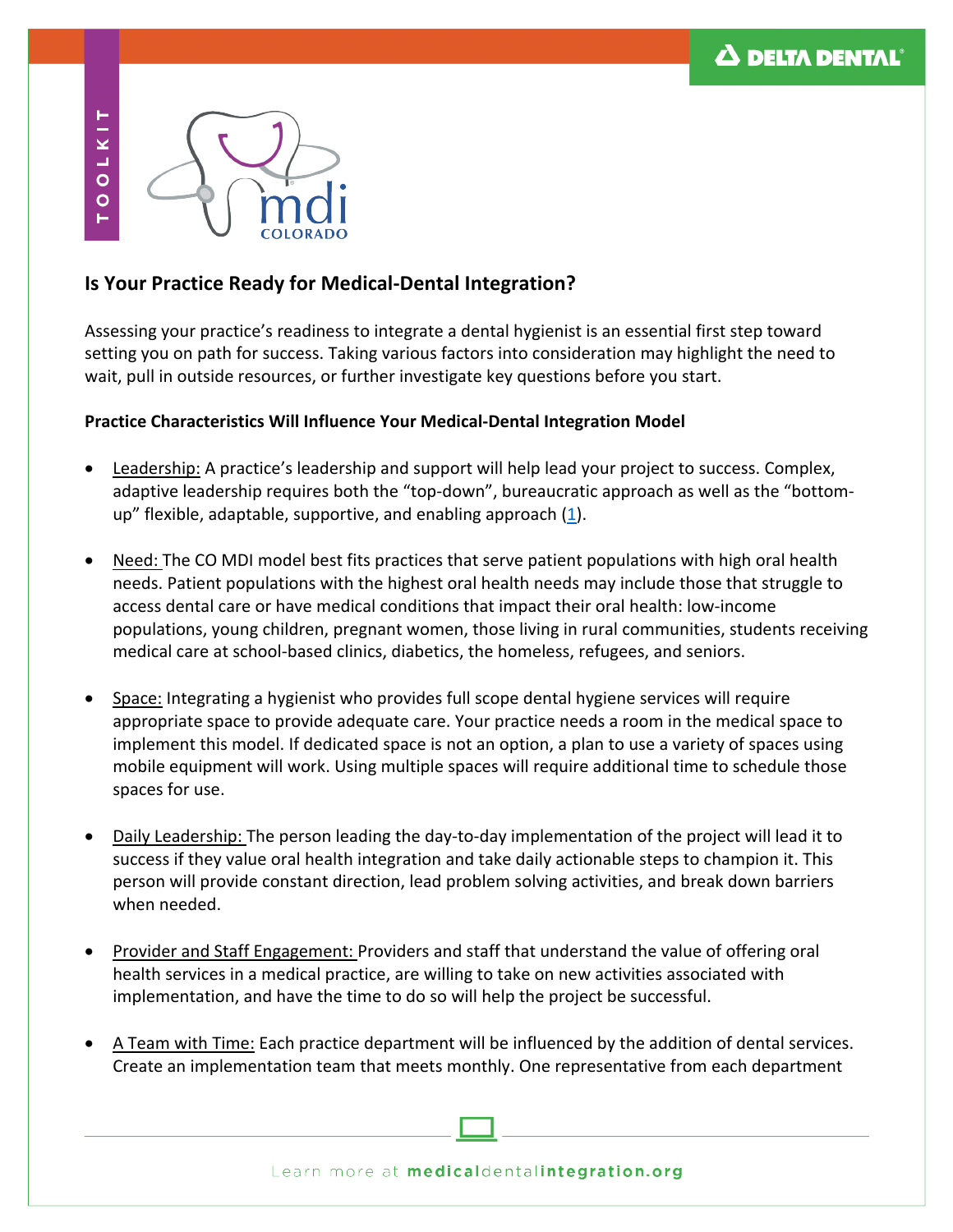

should be included on this team. The day-to-day medical-dental integration leader will lead the smaller team including the hygienist and possibly others. The teams need time to devote to this work to provide capacity for problem solving and making progress.

- Experience with Integration and Quality Improvement: A practice that has had previous experience with other integration models, e.g. behavioral health integration, and with quality improvement, can apply their experiences to integrating dental into medical.
- Practice Location/Access to a Dentist: Hygienists must have a relationship with a dentist to refer patients for exams and restorative care. If your practice doesn't already have a relationship with a dentist, initiate one before beginning this work.
- On-site Dental: Having an existing dental department is convenient for multiple reasons including having an existing electronic dental record, systems in place to sterilize equipment, relationships with equipment vendors, and easier access to restorative dental care. Additionally, a staff dentist can provide clinical supervision and support to your hygienist. If your practice doesn't have a dental department and you work with external dental practices, you can still do CO MDI. There may a steeper learning curve as you learn about dental and build relationships with external practices.
- Capacity for Change: Your practice needs the capacity to add medical-dental integration to its workload. Consider the number of other grants, coaching requirements, and changes that are pending. Pending changes could include a new electronic medical record, a new built environment, or new leadership.
- Practice Resources: A smaller practice may have fewer resources to dedicate to practice transformation such as a quality improvement department or staff who has the capacity to work on new projects.
- Practice Size: The size of the population served and risk of that population for oral diseases will influence how busy the hygienist will be. In a small practice, one hygienist per two to four medical providers may be sufficient. In a bigger practice, there may be a need for more hygienists. The best hygienist-to-medical provider ratio will be influenced by the number of patients served, the proportion of child to adult patients, the payer (insurer) mix of the population, and access to community dental services.